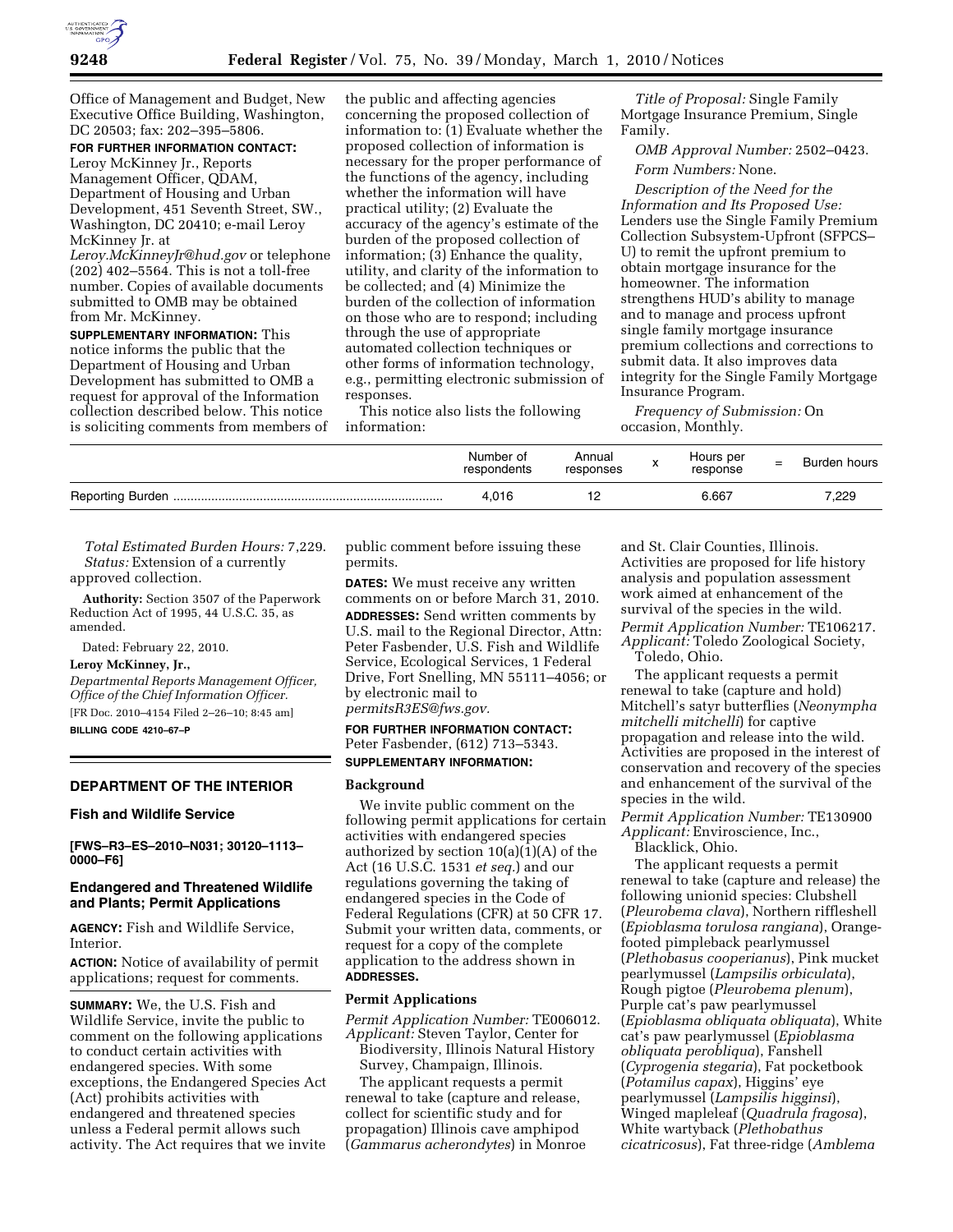*neislerii*), Chipola slabshell (*Elliptio chipolaensis*), Purple bankclimber (*Elliptoideus sloatianus*), Upland combshell (*Epioblasma metrastriata*), Southern acornshell (*Epioblasma othcaloogeniss*), Fine-lined pocketbook (*Lampsilis altilis*), Shiny-rayed pocketbook (*Lampsilis subangulata*), Alabama moccasinshell (*Medionidus acutissimus*), Coosa moccasinshell (*Medionidus parvulus*), Gulf moccasinshell (*Medionidus penicillatus*), Ochlockonee moccasinshell (*Medionidus simpsonianus*), Southern clubshell (*Pleurobema decisum*), Southern pigtoe (*Pleurobema georgianum*), Ovate clubshell (*Pleurobema perovatum*), Triangular kidneyshell (*Ptychobrachus greeni*), Oval pigtoe (*Pleurobema pyriforme*) and the following fish species: Shortnose sturgeon (*Acipenser brevirostrum*), Blue shiner (*Cyprinella caerulea*), Cherokee darter (*Etheostoma scotti*), Etowah darter (*Etheostoma etowahae*), Amber darter (*Percina antesella*), *Goldline darter* (Percina aurolineata), Conasauga logperch (*Percina jenkinsi*), and Snail darter (*Percina tanasi)* in the States of Illinois, Indiana, Iowa, Michigan, Minnesota, Missouri, Ohio, Wisconsin, Kentucky, Florida and Georgia. Proposed activities are for the enhancement of survival of the species in the wild. *Permit Application Number:* TE02344A *Applicant:* Mainstream Commercial

Divers, Inc., Murray, Kentucky.

The applicant requests a permit renewal to take (capture and release) the following unionid species: Clubshell, Northern riffleshell, Orangefoot pimpleback pearlymussel, Pink mucket pearlymussel, Rough pigtoe, Purple cat's paw pearlymussel, White cat's paw pearlymussel, Fanshell, Fat pocketbook, Higgins' eye pearlymussel, Winged mapleleaf, and Scaleshell (*Leptodea leptodon*) in the States of Illinois, Indiana, Iowa, Missouri, Ohio, Wisconsin, Alabama, Arkansas, Florida, Georgia, Kentucky, Mississippi, Tennessee, Pennsylvania, and West Virginia. Proposed activities are for the enhancement of survival of the species in the wild.

*Permit Application Number:* TE02350A. *Applicant:* J.F. New Associates, Inc., Walkerton, Indiana.

The applicant requests a permit to take (capture and release) Indiana bats (*Myotis sodalis*) and gray bats (*Myotis grisescens*) throughout the States of Indiana, Ohio, Michigan, Minnesota, Illinois, Wisconsin, Iowa, Missouri, and Kentucky to document presence/ absence of the species and to conduct habitat use assessments. Proposed

activities are aimed at enhancement of survival of the species in the wild. *Permit Application Number:* TE02360A. *Applicant:* Theresa Sydney Burke, Beaver, West Virginia.

The applicant requests a permit renewal to take (capture and release) Indiana bats, gray bats, and Virginia bigeared bats (*Corynorhinus townsendii virginianus*) throughout the range of the species in Alabama, Arkansas, Connecticut, Delaware, Georgia, Illinois, Indiana, Iowa, Kentucky, Maryland, Massachusetts, Michigan, Mississippi, Missouri, New Hampshire, New Jersey, New York, North Carolina, Ohio, Pennsylvania, Rhode Island, South Carolina, Tennessee, Vermont, Virginia, West Virginia, and Wisconsin. Proposed activities are aimed at enhancement of survival of the species in the wild. *Permit Application Number:* TE02365A. *Applicant:* Lynn W. Robbins, Missouri State University, Springfield, Missouri.

The applicant requests a permit renewal to take (capture and release; collect tissue samples) Indiana bats and gray bats throughout the range of the species in Iowa, Kansas, Missouri, Nebraska, and Ohio. Proposed activities are aimed at enhancement of survival of the species in the wild.

*Permit Application Number:* TE02373A *Applicant:* Environmental Solutions and Innovations, Inc., Cincinnati, Ohio.

The applicant requests a permit renewal with amendment to take (capture and release) Indiana bats, gray bats, Virginia big-eared bats, Ozark bigeared bats (*Corynorhinus townsendii ingens*); to take (harass) running buffalo clover (*Trifolium stoloniferum*) and Northeastern bulrush (*Scirpus ancistrochaetus*), to take (capture and release) Cumberland elktoe (*Alasmidonta atropurpurea*), dwarf wedgemussel (*Alasmidonta heterodon*), Fanshell, Dromedary pearlymussel (*Dromus dromas*), Cumberland combshell (*Epioblasma brevidens*), oyster mussel (*E. capsaeformis*), Curtis pearlymussel (*E. florentina curtisii*), yellow blossom (*E. florentina florentina*), tan riffleshell (*E. florentina walkeri*), purple cat's paw, white cat's paw, northern riffleshell, tubercledblossom pearlymussel (*E. torulosa torulosa*), cracking pearlymussel (*Hemistena lata),* pink mucket, Arkansas fatmucket (*Lampsilis powellii*), scaleshell, ring pink (*Obovaria retusa*), Littlewing pearlymussel *(Pegias fibula),*  white wartyback pearlymussel, orangefoot pimpleback, clubshell, James spiny mussel (*Pleurobema collina*), rough pigtoe, fat pocketbook, rough

rabbitsfoot (*Quadrula cylindrical strigillata*), winged mapleleaf, and Cumberland bean (*Villosa travilis*) mussels; and to take (capture and release) diamond darter (*Crystallaria cincotta*), blue shiner, Maryland darter (*Etheostoma sellare*), Roanoke logperch (*Percina rex*) and blackside dace (*Phoxinus cumberlandensis*) in the States of Alabama, Arkansas, Connecticut, Delaware, Florida, Georgia, Illinois, Indiana, Iowa, Kansas, Kentucky, Maryland, Massachusetts, Michigan, Mississippi, Missouri, New Hampshire, New Jersey, Nebraska, New York, North Carolina, Ohio, Oklahoma, Pennsylvania, Rhode Island, South Carolina, Tennessee, Vermont, Virginia, West Virginia, and Wisconsin. Proposed activities are for the purpose of determining presence or absence of the species, population monitoring, habitat assessment, and evaluation of potential project impacts. Activities are aimed at the enhancement of survival of the species in the wild.

*Permit Application Number:* TE02378A.

*Applicant:* U.S. Army Corps of Engineers, St. Paul District, St. Paul, Minnesota.

The applicant requests a permit renewal to take (capture and release) Higgins' eye pearlymussel in the Mississippi, St. Croix, Minnesota, and Wisconsin Rivers in Minnesota, Wisconsin, Iowa, Illinois, and Missouri. Proposed activities include surveys to determine presence/absence of the species and to assess impacts of proposed projects. Proposed activities are aimed at the enhancement of survival of the species in the wild. *Permit Application Number:* TE02381A. *Applicant:* Mark Hove, Macalester

College, St. Paul, Minnesota.

The applicant requests a permit renewal to take (capture and release; potential collection of glochidia during fish-host study; capture and relocate) winged mapleleaf and Higgins eye pearlymussels in the St. Croix, Mississippi, Chippewa, and Zumbro Rivers in Minnesota and Wisconsin. Proposed activities are aimed at enhancement of survival of the species in the wild.

*Permit Application Number:* TE224720– 1.

## *Applicant:* ABR, Inc., Environmental Research & Services, Forest Grove, Oregon.

The applicant requests a permit amendment to permit number TE224720 which authorizes take (harass through capture and release; collection of hair and tissue samples) of Indiana bats and gray bats. Applicant requests an